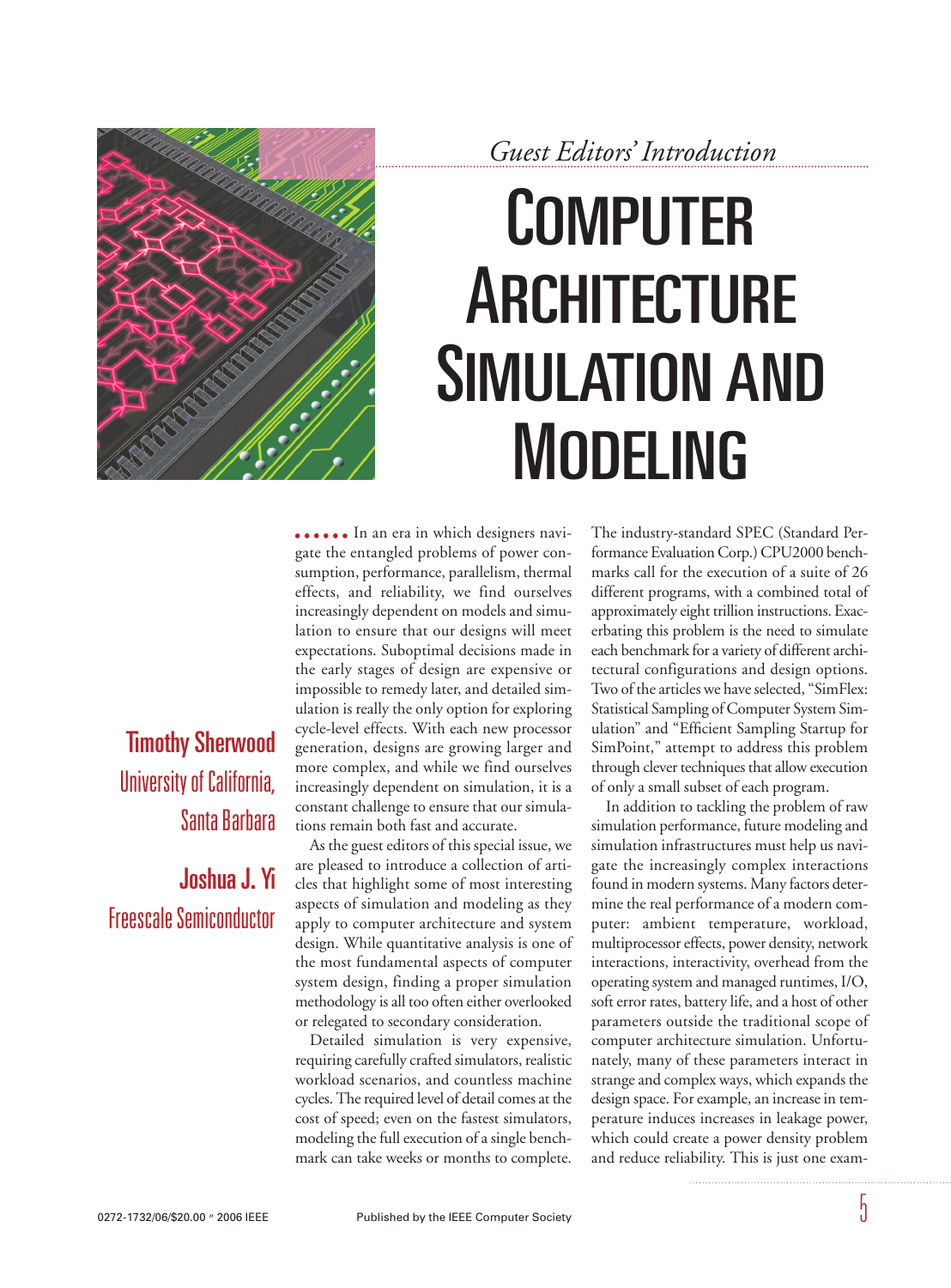**Only when the ideas in these articles make the leap from academic enterprise to engineering solution will our field have succeeded.**

ple of such an interaction; designers could explore many others if sufficient simulation techniques could be developed. To this end, three articles in this special issue, "IPC Considered Harmful for Multiprocessor Workloads," "Using STEAM for Thermal Simulation of Storage Systems," and "The M5 Simulator: Modeling Networked Systems," address different aspects of system-level simulation methodology.

Each of the articles selected for this special issue focuses on a new simulation or modeling method that is either easier to use, faster, or more accurate than its predecessors. A variety of venues specialize specifically in this line of research—most notably the Workshop on Modeling, Benchmarking, and Simulation (MoBS) held with the International Symposium on Computer Architecture (ISCA); the IEEE International Symposium on Workload Characterization (IISWC); and the IEEE International Symposium on Performance Analysis of Systems and Software (ISPASS). The articles in this special issue, however, are the result of open submission. Although they represent only a sampling of the work in the field, we think that this special issue highlights some of the most interesting and practical schemes. Ultimately you, the *IEEE Micro* readership, will determine the utility of these methods. Only when the ideas in these articles make the leap from academic enterprise to engineering solution will our field have succeeded.

We initially received a total of 17 submissions, each of which received at least three reviews from our panel of anonymous reviewers. The anonymous reviewers represent some of the most respected experts in this area, and without their timely and thoughtful opinions, this special issue would not have been possible. From these reviews and their scores, we, the guest editors, made our recommendations to Pradip Bose, *IEEE Micro*'s editor-in-chief, who then made final decisions.

In the first article, "IPC Considered Harmful for Multiprocessor Workloads," Alameldeen and Wood take a careful look at the practice of using instructions per cycle (IPC) as a performance metric for multiprocessor workloads. The authors lay out a series of situations where the use of IPC, to the exclusion of work-related metrics, can lead to poor design choices. Although the use of IPC has served our community well for many years because of its simplicity and intuitiveness, as we move to a world increasingly dominated by multiprocessor systems the relationship between instructions executed and wall-clock time begins to blur. In addition to presenting strong quantitative evidence supporting their thesis, the authors take care to illuminate many of the pitfalls lurking in multiprocessor performance evaluation.

Whether IPC is your metric of performance or not, slow simulation is a problem that everyone faces: Wenisch et al. address this issue in the second article, titled "SimFlex: Statistical Sampling of Computer System Simulation." SimFlex is a simulation infrastructure that applies rigorous statistical sampling theory to the simulation problem, with the goal of having both high accuracy and confidence in the estimates. Statistical sampling on a computer system is no easy task. Unlike samples from a simple population, a performance estimate based on a sample of execution time is highly dependent on a great deal of state. For instance, the performance estimate from a sample of 100 executed instructions would be meaningless if the cache and branch predictor were full of invalid entries. Wensich et al. provide an overview of their SimFlex toolset and describe how it addresses these and other problems related to statistical sampling.

Rather than statistical random sampling, the goal of the SimPoint project is to apply machine-learning techniques to pick the most representative samples from a program. However, whether samples are chosen carefully or randomly, the problem of maintaining sample state remains more or less the same. In "Efficient Sampling Startup for SimPoint," Van